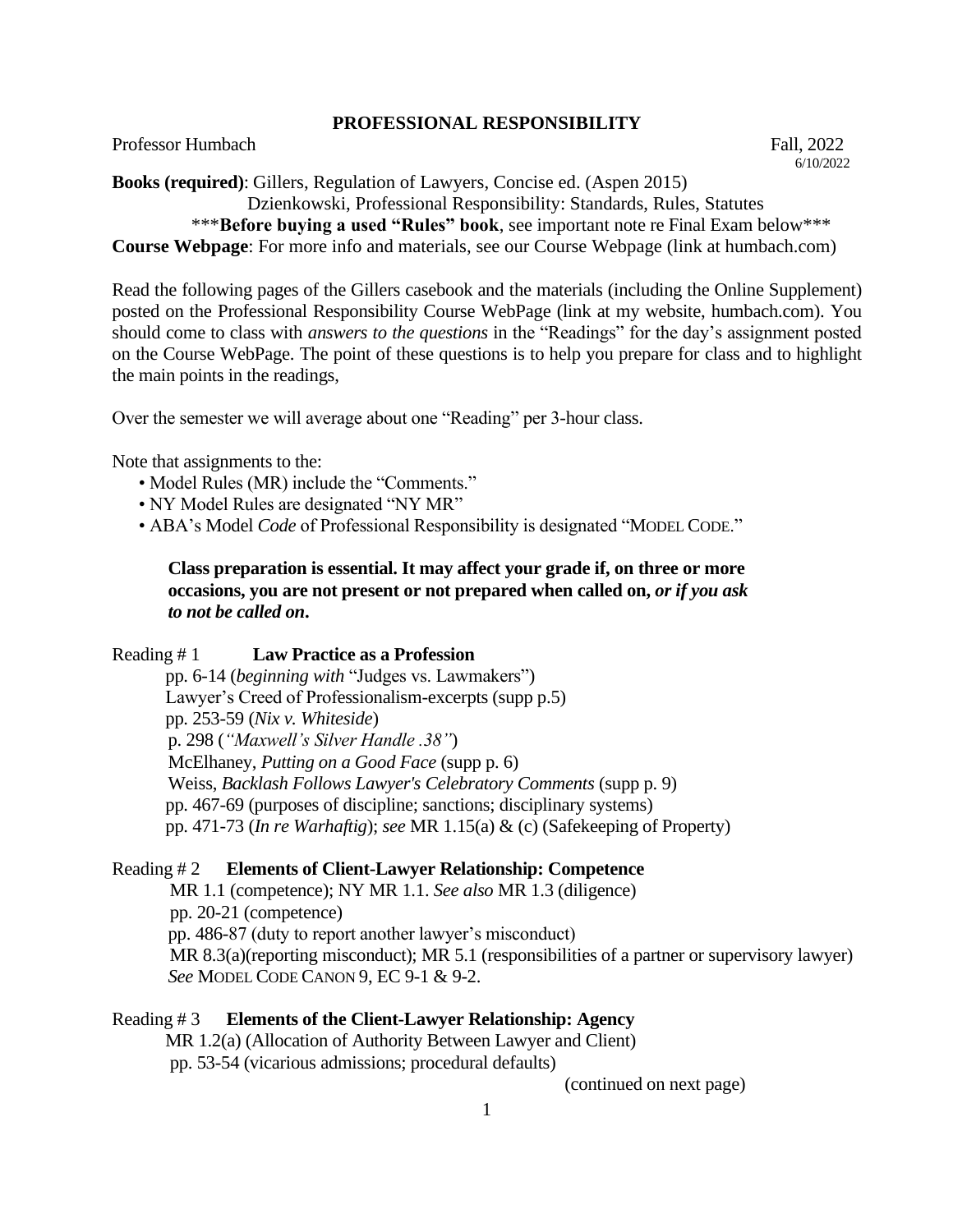pp. 48-53 (Agency: *Taylor v. Illinois; Bakery Machinery*) *Cotto v. United States* (supp; and set out in "Reading # 2-3" on WebPage) pp. 54-55 (confidentiality, fiduciary loyalty as other agency responsibilities) MR 1.2(c) (Scope of representation) pp. 55-58 (*Nichols v. Keller*; Client's Right to Know) p. 58-59 (*"In a box"*; *see* MR 1.4; MR 1.6(a); MR 1.7(a)(2)) MR 1.16 (Withdrawal) pp. 72-74 (Terminating the lawyer-client relationship)

## Reading # 4 **Elements of Client-Lawyer Relationship: Loyalty**

pp. 55 (loyalty and diligence-redux)

MR 1.3 (diligence); NY MR 1.3; MODEL CODE Canon 7 and EC 7-1 (zealous representation) MR 1.2(d) (assisting in criminal or fraudulent conduct) pp. 346-48 (noisy withdrawals) MR 1.2(c) (limiting scope of representation)

MR 1.2(b) (representation is not "endorsement")

pp. 247-50 (are lawyers morally accountable for their clients?)

MR 1.2(a) (allocation of authority between lawyer and client)

pp. 59 (the lawyer's autonomy)

pp. 62-66 (*Jones v. Barnes*; scope of lawyer's autonomy)

pp. 68-70 (*Olfe v. Gordon*; scope of client's autonomy)

pp. 60-62 (*"Ms. Niceperson," "Lesser Included Offenses"* and *"I Don't Plea Bargain*")

pp. 66-68 (*"I'd rather die"* and *"Accept the offer"*)

## Reading # 5 **Elements of the Client-Lawyer Relationship: Confidentiality**

 MR 1.6 (Confidentiality); MR 4.1 (Truthfulness in Statements to Others); NY MR 1.6 pp. 29-32 (Privileged and ethically protected information; policies behind confidentiality) pp. 21-23 (*"The Case of the Innocent Lifer"* and *"My client is HIV positive"*) pp. 309-11 (*"The Client's Loaded .45"*) pp. 311-15 (*In re Ryder*) MR 3.4(a) pp. 315-18 (Real evidence and criminal law) pp. 318-23 (*People v. Meredith*; The turnover duty: Does the source matter?) MR 1.13(a) and -(f). *See also* MR 4.3; MR 3.4(f) pp. 361-71 (representing corporations; *In re Grand Jury Subpoena*) pp. 25-28 (*Perez v. Kirk & Carrigan*) pp. 33-39 (Entity clients and *Upjohn v. United States*; **skip** *"Slip and Fall (Part I)"*) pp. 39-45 (Exceptions to the duty of confidentiality)

p. 24 (*"Self-defense"*)

pp. 46-48 (Lawyers and Social Media)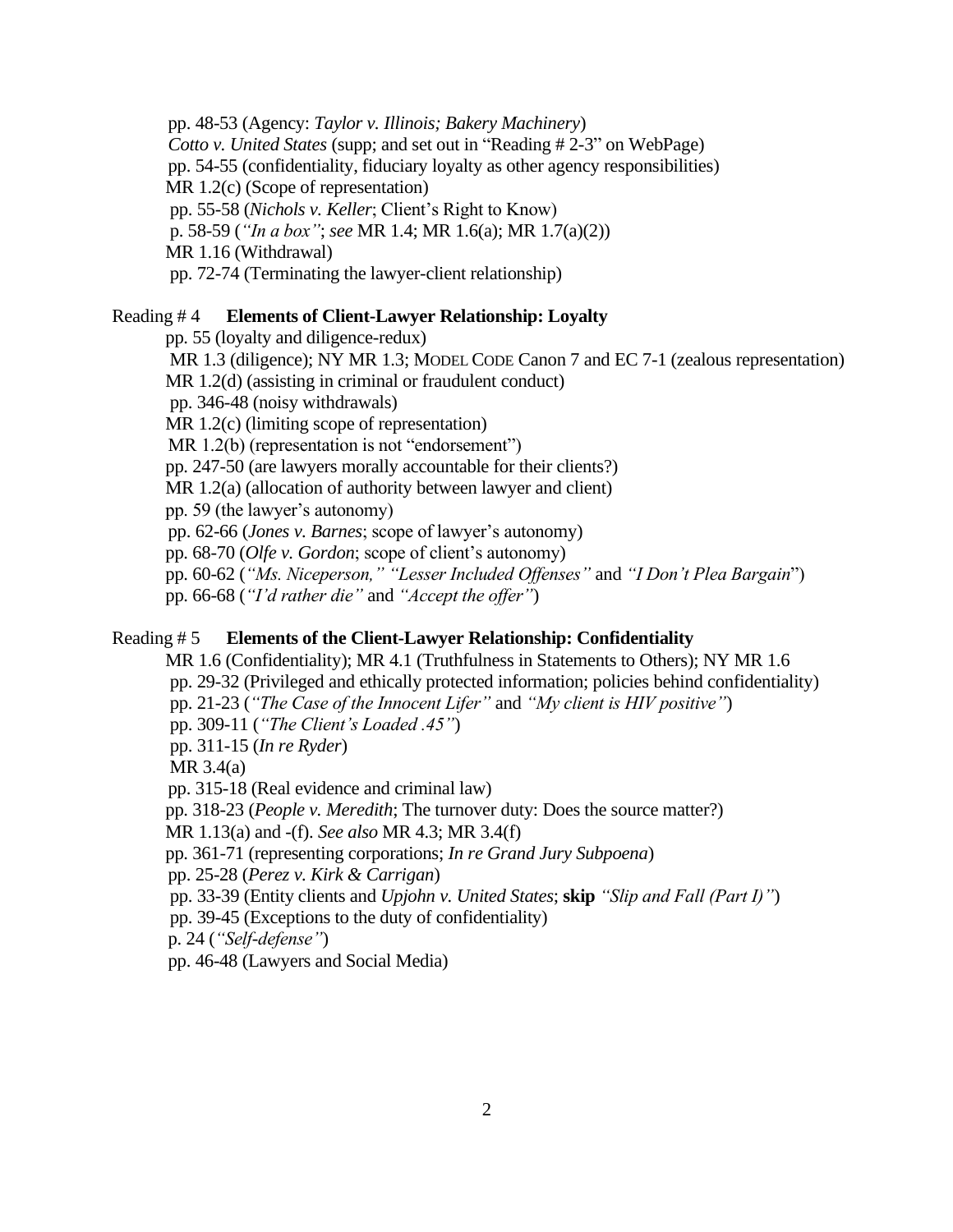## Reading # 6 **Improper Intrusions into Others' Lawyer-Client Relationships**

pp. 75-78 (communicating with another lawyer's clients)

pp. 85-86 (testers)

pp. 87-89 (Prosecutor involvement in criminal investigations: **start just below top of 87**)

pp. 89-92 (*United States v. Carona* & notes)

pp. 92-96 (Improper/Accidental acquisition of confidential information)

## Reading # 7 **Honesty in Negotiations**

 *Settlement Negotiations:* pp. 17-18 (obligations to clients vs. obligations to others and to justice) MR 4.1 (*cf.* MR 3.3) pp. 340-41 top (lawyers in negotiations and transactional matters) pp. 345-48 (the "bad client: problem & noisy withdrawal (redux)) pp. 348-49 (the lawyer's own statements) pp. 349-57 (*Fire Ins. Exch. v. Bell; Hoyt Properties v. Prod. Resources; Virzi v. Grand Trunk*) p. 345 (*"The Case of the Dead Witness"*) pp. 358-59 (threatening criminal prosecution); NY MR 8.4(e)(1) *Transactional negotiations:* pp. 459-64 (*Petrillo v. Bachenberg: start at middle of 459*) pp. 464-67 (lawyer liability beyond malpractice) pp. 357-58 (taking advantage of drafting errors) pp. 344 (*"The case of the complex formula"*) *Withholding critical information: Schatz v. Rosenberg*, 943 F.2d 485 (4th Cir. 1991) (link on WebPage)

## Reading # 8 **Candor in Advocacy**

 pp. 233-42 (introduction to advocacy ethics) pp. 246-47 (*"Justice as Fairness"*) MR 3.3 (Candor Toward the Tribunal) pp. 250-52 (*"Out Carousing with Mickey"*) P. 252 (*"Selma's False Testimony"*) Michigan Opinion CI-1164 (1987) (Supp.) pp. 323-25 ("The White Women on the Walls Have to Go") pp. 252-53 (Truth and confidences, starting at middle of 252) pp. 267-68 (Robert Bennett's letter to Judge Wright) pp. 264-66 ("The Lecture" & "The Immigrant"—coaching witnesses) MR 3.4 (fairness to opposing party and counsel) MR 3.5 (ex parte communications, etc.)

#### Reading # 9 **Fostering Falsity or Advancing Truth?**

 pp. 269-72 (Intro; Literal truth: "*Parable of Billy*" and "*The Romance of Annie and Bill*") pp. 279-80 ("*Did you communicate with Cassie?*") pp. 272-78 (literal truth vs. perjury) p. 298 (*"Maxwell's Silver Handle .38"*--redux)

(continued on next page)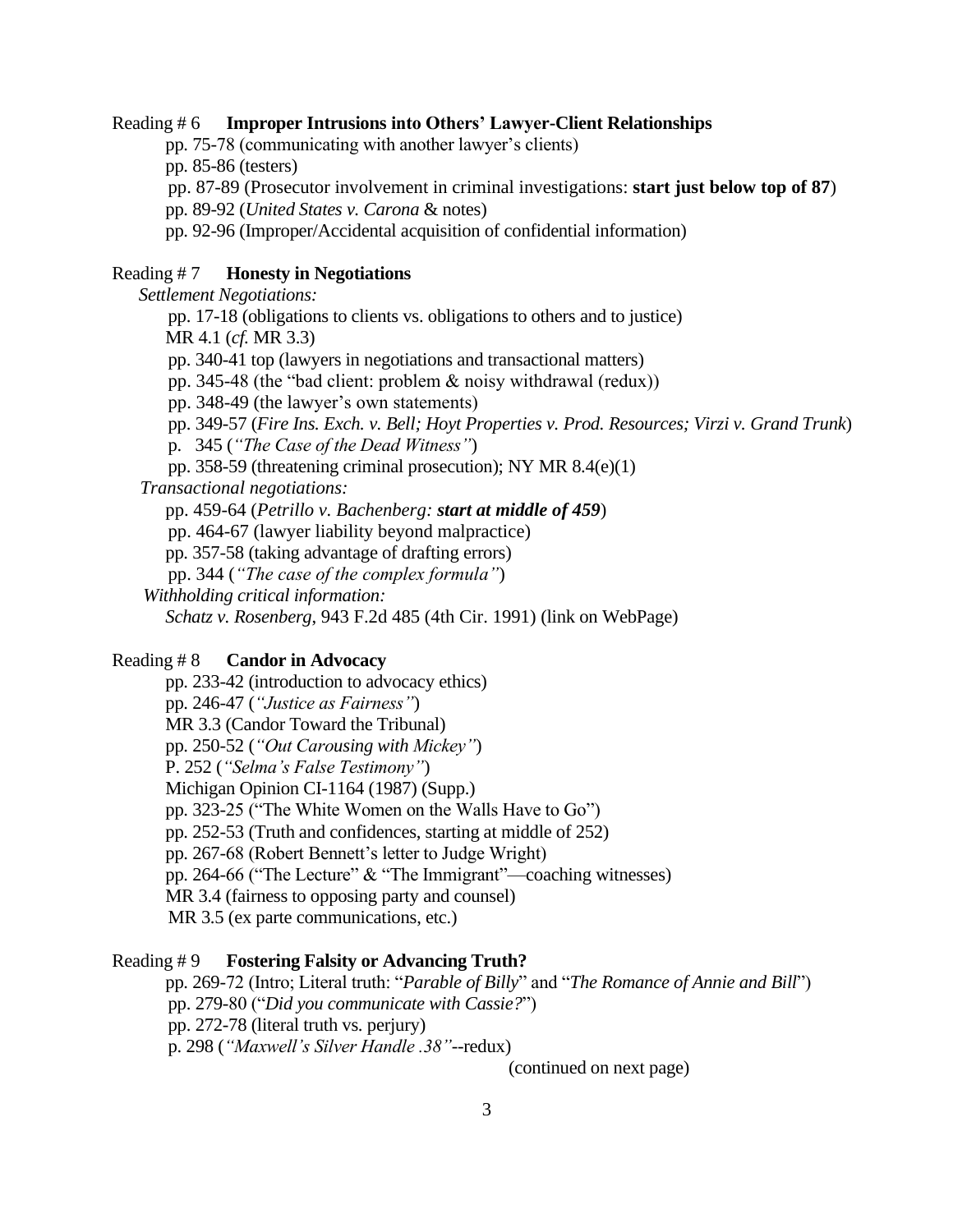pp. 287-88 (boundaries of proper argument) *"Lucille Took Pills*" (contained in the "Reading # 9" questions) pp. 288-96 ("*I Hang a Key*"; *"The Eyewitness"*; arguing for false inferences) pp. 280-84 (cross-examining truthful witnesses) pp.284-87 (Appeals to Bias; *People v. Marshall*) Appeals to Racial Prejudice by Prosecutors (link on WebPage) MR 3.8 (special responsibilities of a prosecutor) pp. 325-37 (some issues concerning prosecutors; **skip Problem on p. 334)** Gershman Article, *Do Prosecutors Struggle with Innocence?* (link on WebPage) MR 3.1 (frivolous claims; harassment); MR 3.2 (expediting litigation) Article excerpt, "Abuse of Confidentiality and Fabricated Controversy" (Supp.) MR 8.4(g) (harassment and discrimination) Article "New formal ethics opinion on harassment and discrimination" (Supp.) pp. 300-04 (hardball and incivility—*Mullaney v. Aude*) pp. 483-86 (*In re Schiff*) pp. 304-08 (misstating facts; obligation to reveal adverse authority; *Thul v. OneWest Bank*)

## Reading # 10 **Concurrent Conflicts of Interest**

 MR 1.7 (Conflicts); MR 1.8 (Prohibited Transactions); MR 1.10 (Imputed Disqualification) pp. 129-34 (typology of conflicts) p. 134 (*"Lawyer. Realtor. Any Problem?"*) pp. 135-38 (*Matter of Neville* & note) pp. 138-40 (deals with clients, interests adverse to clients) pp. 140-42 (media rights) pp. 142-44 (financial assistance to clients) pp. 144-45 (fee-payer interests) pp. 196-97 (*"Ed's Daughter Was Driving"*) pp. 200-01 (client identity & obligation to defend) p. 145 (Related lawyers, significant others, friends) *Gellman v. Hilal* (Supp.) pp. 145-49 ("conflicts" arising out of gender-religion-race) p.150 (*Murder One, Murder Two*) pp. 176-83 (*Fiandaca v. Cunningham* and notes) pp. 183-85 (acting adversely in unrelated matter) pp. 185-89 (confidentiality and privilege in multiple representations) pp. 175-76 (*"Will You Represent Us Both?"* and *"They're on the Same Page"*) pp. 190-94 (malpractice for conflicts; *Simpson v. James*) pp. 201-02 (witness-advocate rule); MR 3.7

### Reading # 11 **Successive Conflicts of Interest**

MR 1.9 (Conflict of Interest: Former Client)

pp. 206-13 (*Analytica v. NPD* and notes on "substantial relationship")

pp. 213-17 (Continuing Duty of Loyalty, etc. **Stop** at "Conflicts in Class Actions")

pp. 220-23 (*Cromley v. Board of Education* & first note)

Rule 1.11 (Successive Government and Private Employment)